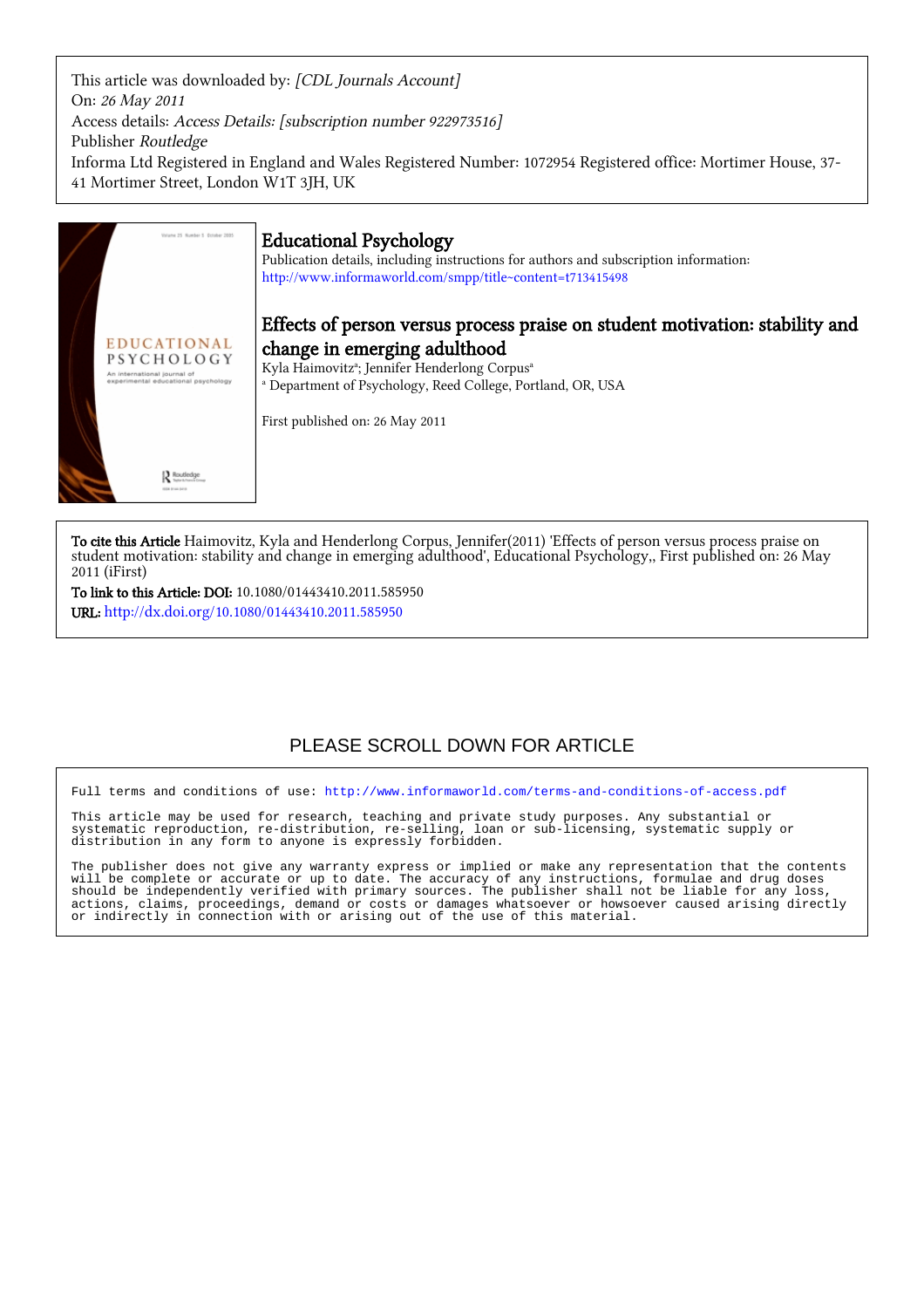# Effects of person versus process praise on student motivation: stability and change in emerging adulthood

Kyla Haimovitz and Jennifer Henderlong Corpus\*

Department of Psychology, Reed College, Portland, OR, USA

(Received 27 October 2010; final version received 2 May 2011)

This study examined the effects of person praise and process praise on college students' motivation and how these effects change as students progress through their undergraduate years. Hundred and eleven college students worked on three puzzle tasks and received either person praise, process praise, or no praise. Following subsequent failure, students reported on their intrinsic motivation, perceived competence, performance attributions and contingent self-worth. Results indicated that process praise enhances intrinsic motivation and perceived competence more than person praise, and that these effects vary as students advance toward their degree. While person praise decreased motivation for sophomores and juniors, process praise increased motivation for seniors; freshmen reported no significant differences in their motivation. Implications for classroom practice and the need for research that considers developmental differences within college samples are discussed.

Keywords: praise; motivation; attribution; emerging adulthood; college students

# Introduction

Fostering and maintaining students' interest and motivation in school is one of the key goals of educators and researchers alike. One important theme of research in this area concerns how extrinsic rewards and evaluative feedback in the classroom affect students' intrinsic motivation to learn (e.g. Deci, Koestner, & Ryan, 1999; Sansone & Harackiewicz, 2000). Praise, for example, can affect motivation differentially depending on the message it communicates to students and in turn, the causal attributions they make for both successes and failures. Indeed, praise that focuses on learners' efforts and strategies encourages more challenge-seeking and resilience than praise that focuses on learners' traits or abilities (Henderlong & Lepper, 2002; Kamins & Dweck, 1999; Mueller & Dweck, 1998). Most of the work on this topic, however, has focused exclusively on child populations and only one study to date has examined this issue with adolescents or adults (see Koestner, Zuckerman, & Koestner, 1987). Given that the college years are frequently thought to be an important and unique time of exploration and change in one's personal and educational trajectories, it is crucial to understand how common classroom practices affect students throughout their undergraduate experience.

<sup>\*</sup>Corresponding author. Email: henderlj@reed.edu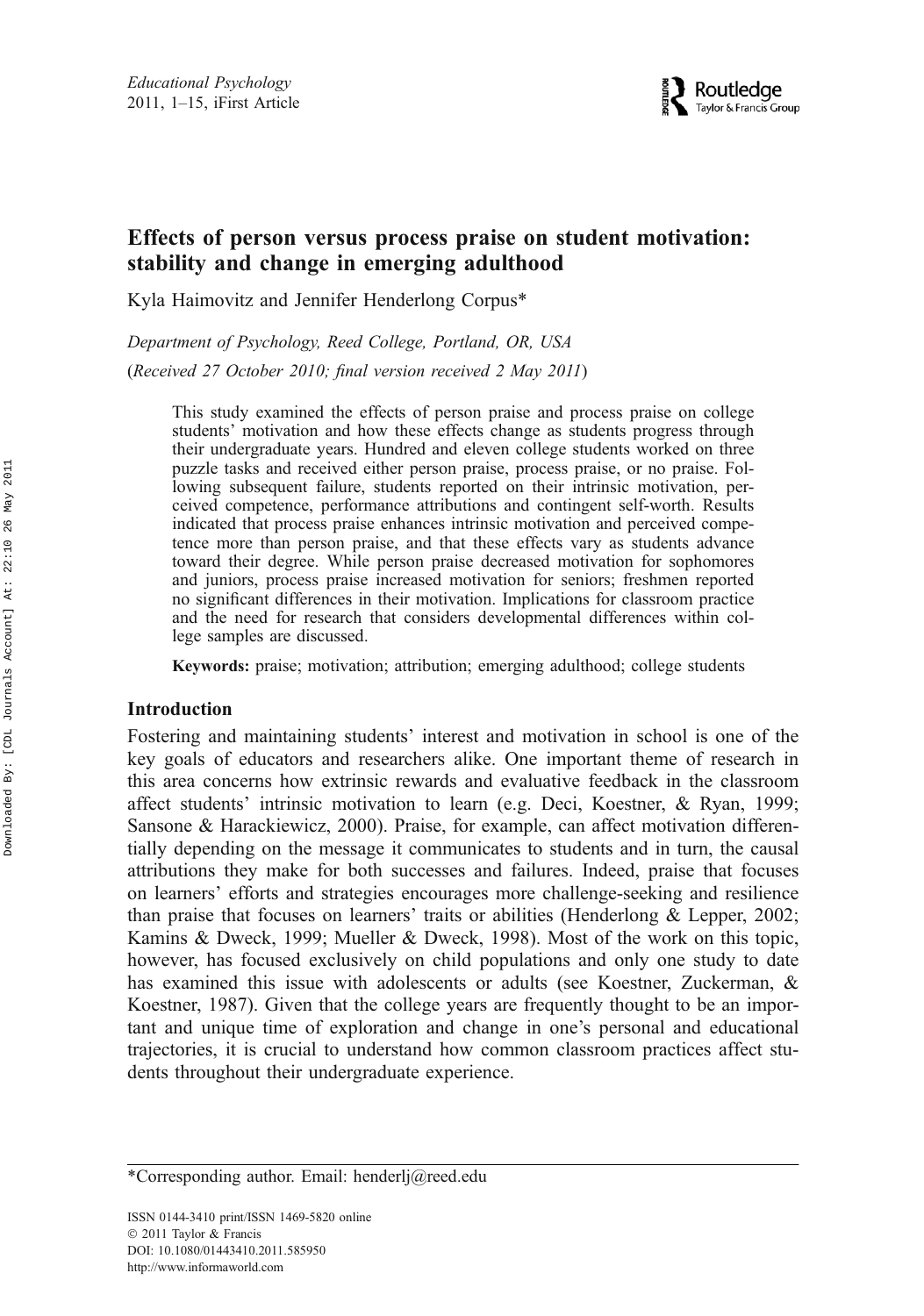The current research sought to investigate how varying the attributional focus of praise affects motivation in emerging adulthood. Additionally, we examined how undergraduates' motivational reactions to different types of praise change during the college years. Specifically, we examined the effects of 'person praise' (e.g. 'you're good at this') and 'process praise' (e.g. 'you're using a good strategy') on college students' motivation, and compared these effects among students at different stages of their college careers.

#### Praise and motivation: the role of attributions

Given the convenience and immediacy of praising a student for success, praise can be a pragmatic and fruitful way to promote motivation in school contexts. Indeed, effectively administered praise can increase intrinsic motivation (Corpus & Lepper, 2007; Deci, et al., 1999; Harackiewicz, 1979), academic performance (Elawar & Corno, 1985; Hancock, 2002; Miller, Brickman, & Bolen, 1975; Schunk, 1983) and self-efficacy (Schunk, 1983), as well as decrease behavioural problems in the classroom (Madsen, Becker, & Thomas, 1968; O'Leary and O'Leary, 1977). However, a growing body of research challenges the purely beneficial effects of praising a student for success, indicating that praise may just as easily lead to decreases in motivational outcomes and task interest or have no observable influence depending on the context in which it is given and the message that it communicates (Brophy, 1981; Corpus, Ogle, & Love-Geiger, 2006; Deci et al., 1999; Henderlong & Lepper, 2002; Meyer, Bachmann, Biermann, Hempelmann, Ploger, & Spiller, 1979). With regard to the latter, both theory and research have shown that the attributional focus of a praise statement may hold significant value in determining how a student's motivation is affected (e.g. Barker & Graham, 1987; Graham, 1991; Stipek, 2002; Toland & Boyle, 2008).

Several studies have now investigated how praise influences motivation when the attributional message within is directed at the whole person or at some aspect of the underlying process (Cimpian, Arce, Markman, & Dweck, 2007; Corpus & Lepper, 2007; Kamins & Dweck, 1999; Mueller & Dweck, 1998). Process praise focuses on generally controllable and temporally unstable attributes such as the use of good strategies or effort, whereas person praise comments on the ability or more stable, often uncontrollable traits within the person such as intelligence. Indeed, experimental evidence demonstrates that praising a child for outstanding ability may lead that child to attribute her success to internal, stable and unchangeable causes. While not problematic under conditions of success, once this child encounters challenging obstacles, she will still hold those internal, stable attributions and develop helpless coping strategies and a sense of self-worth contingent on external measures of success. A child praised for hard work, on the other hand, will be more likely to see success as a result of controllable effort and will later continue to try harder when setbacks eventually do arise (Kamins & Dweck, 1999; Mueller & Dweck, 1998).

Kamins and Dweck (1999) demonstrated these assertions with an experimental paradigm in which kindergarteners participated in role-playing success tasks and were then given either person or process praise. Following this hypothetic success, the children were then given a task that involved a setback to simulate failure and were asked a number of questions about their hypothetical reactions. While there were no effects of the different kinds of praise on any dependent measures before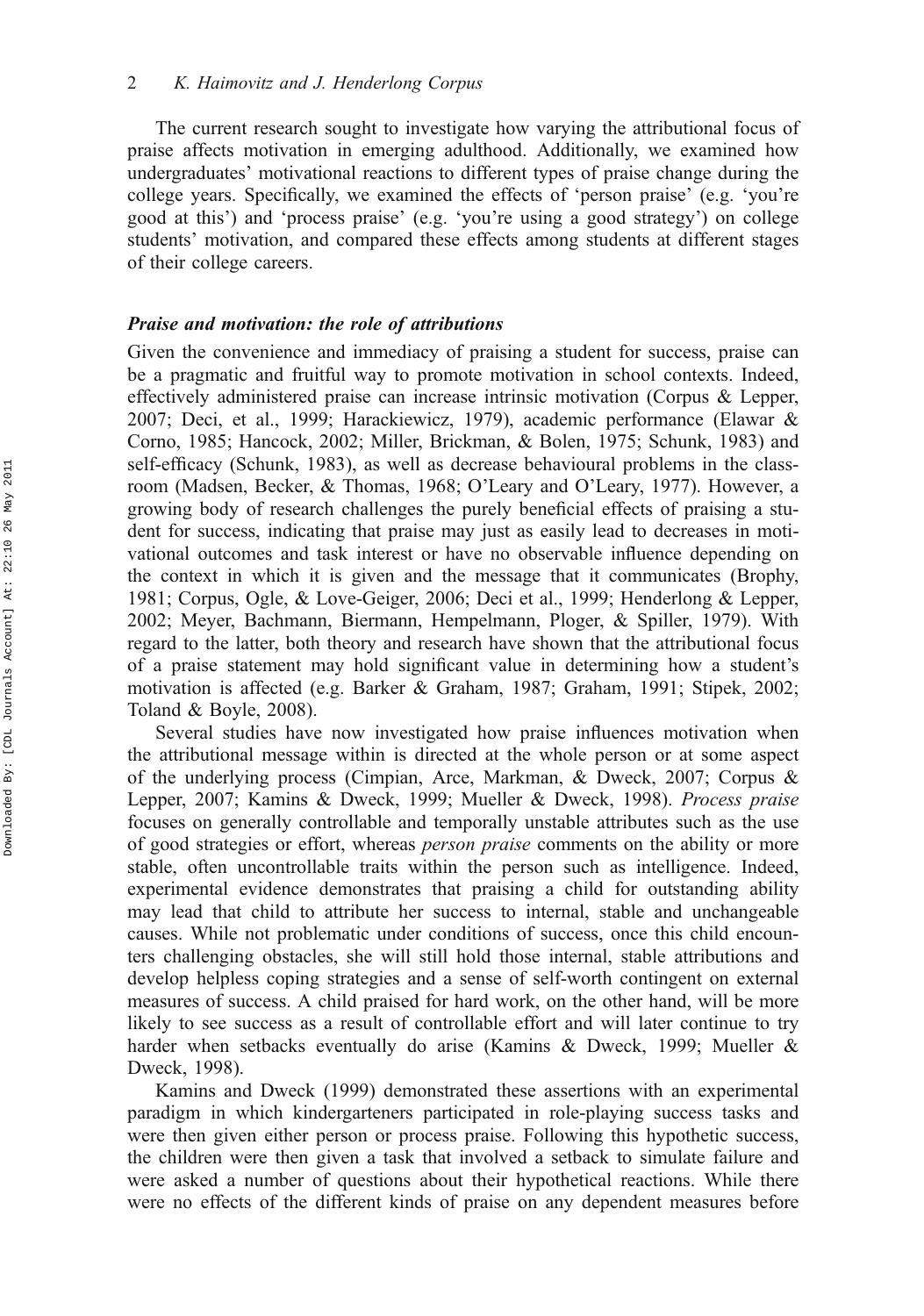the setbacks, after experiencing failure, children who had received process praise endorsed a mastery orientation and showed more positive ratings of self-assessment, affect and persistence, compared to those who had received person praise. Conversely, those who received person praise subsequently endorsed beliefs associated with patterns of helplessness and contingent self-worth. Mueller and Dweck (1998) found a similar pattern of results with fourth- and fifth-grade children who received feedback for their performance on a puzzle-solving task.

Corpus and Lepper (2007) designed a related set of experiments, this time including a neutral baseline condition alongside the different forms of praise. These studies sought to clarify the absolute effects of person and process praise—i.e. whether person praise actually causes harm or whether it is merely less beneficial than process praise. In a first study, fourth- and fifth-grade students worked on a task and received either process praise, person praise, or no praise. After then failing at the task, girls who had received process praise showed enhanced motivation, whereas those who had received person praise showed decreased motivation compared to receiving no praise. These findings support the view that both process and person praise impact motivation in an absolute sense, at least for girls. In a similar procedure using preschool students, both boys and girls showed increases in motivation following all forms of praise relative to receiving no praise, implicating age as an important moderator of the effects of praise on motivation. Indeed, accumulated experience in an environment where teacher feedback is given on a regular basis may change the way that students interpret and are influenced by praise (e.g. Dweck, Davidson, Nelson, & Enna, 1978). Despite this logical assumption, no research has yet replicated these findings with students beyond primary school.

Interestingly, the one study conducted with college students using a similar paradigm did examine the effects of ability versus effort praise for a successful performance but found a pattern opposite to that described above. Namely, students praised for ability showed enhanced performance and spent more time on subsequent puzzles compared to those who received effort praise or no praise (Koestner et al., 1987). It may be the case that college students react more positively than children to ability praise over effort praise due to more time spent in a performance-oriented learning environment (Deci et al., 1999) or due to the belief that effort and ability are inversely related, which commonly develops in adolescence (Barker & Graham, 1987; Meyer et al., 1979). However, these seemingly incongruent results between college students and children may be artifactual. That is, Koestner et al. did not include a failure phase in which their college students' performance dropped—an inevitable occurrence in the real world that is likely to reveal negative effects of ability attributions and positive effects of effort attributions (e.g. Dweck, 1999) for college students and children alike.

As such, the first goal of the present research was to elucidate these ambiguities with an experimental design that evaluated the effects of receiving person and process praise relative to no praise on college student motivation before and after experiencing subsequent failure. Does person praise have the same potential for harm among a college population? Addressing this question would inform motivational theory regarding developmental differences in attributional processing. It would also have clear practical implications regarding best practices for instruction at the collegiate level. The second goal of this research was to examine how the effects of praise on motivation may be moderated by college students' progression toward their degrees: Do person and process praise impact motivation in the same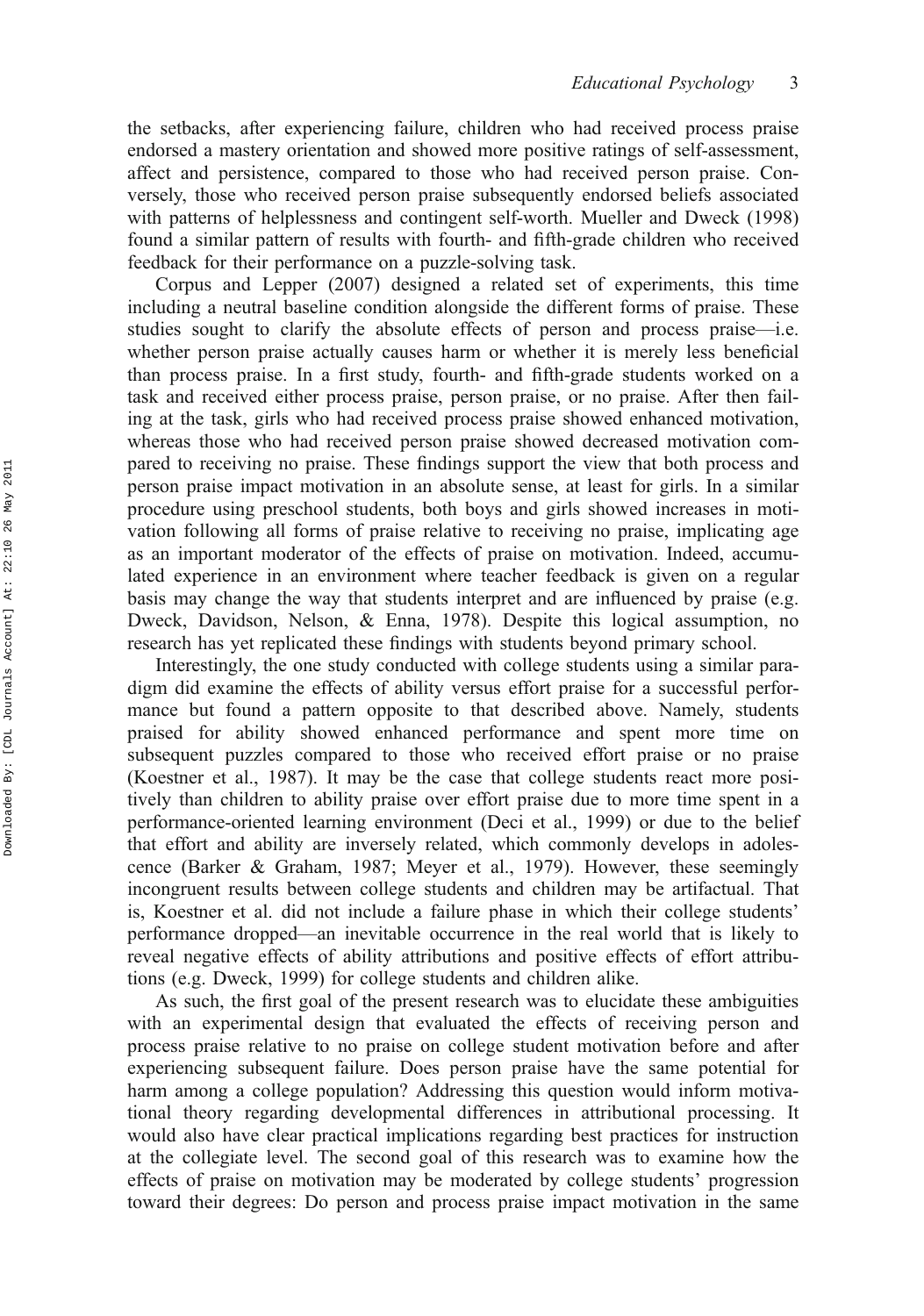way for freshmen and seniors alike? This second question arises in part from the recent research on emerging adulthood.

#### Motivation in emerging adulthood

Most motivation research assumes college students to be a stable group representative of the adult population, but developmentalists have recently categorised the ages from 18 to 25 as a unique period of *emerging adulthood* that is conceptually and empirically distinct from both adolescence and young adulthood (Arnett, 2000; Arnett & Tanner, 2006). This stage in the life course is characterised by instability in love, work and education, newly experienced independence previously unoffered by adolescence, and possibilities for self-exploration not yet constrained by the roles required of adulthood (Arnett, 2000). Given that college students are advancing through a novel and challenging learning environment during such an important period of transition, it is crucial to consider how their motivational processes may change over the college years.

Along these lines, self-regulatory skills must be developed during emerging adulthood given that individuals have to adjust to increases in autonomy paralleled by decreases in social guidance and control (Arnett & Tanner, 2006). While little research has been conducted on motivational changes during this time, there are documented increases in self-esteem (Galambos, Barker, & Krahn, 2006; Hoffman & Baldwin, 2002; O'Malley and Bachman, 1983) and stability of personality traits (Roberts & DelVecchio, 2000; Stein, Newcomb, & Bentler, 1986) but decreases in mastery goal orientation and expected interest and enjoyment of classes (Fryer & Elliot, 2007; Lieberman & Remedios, 2007; Senko & Harackiewicz, 2005). Given these changes in motivational adjustment and life transitioning, there is reason to believe that college students' reactions to external feedback are also transforming as they progress through these transitory years, both as a symptom of and perhaps contributor to these changes.

Although no experimental research has yet addressed changes in motivation according to the specific constructs of person and process praise during college, one study has looked into similar changes in preferences for praise across the undergraduate years. Stapleton-Vitale (1984) asked college students (ages 18–25) to rate their preferences for praise or for encouragement. In this study, praise was defined as 'a verbal reward expressing judgment upon one's completed task which recognizes the actor and focuses on personal gain' while encouragement is 'a verbal reward given during the performance or upon completion of a task which recognizes the act and focuses on one's assets and contributions' (p. 11). Interestingly, these two descriptions resemble person and process praise, respectively. Results indicated that sophomores, juniors and seniors all had a significantly greater preference for encouragement than did freshmen. Given the similarity between these concepts, the current research may follow a similar pattern of results according to age, such that underclassmen (freshmen and sophomores) will rely less on process praise than upperclassmen (juniors and seniors).

An alternative hypothesis is that seniors will be more receptive to praise and thus react more positively than freshmen or underclassmen more generally, who may be more receptive to negative feedback. This hypothesis can be derived from the self-verification theory, which states that individuals seek confirmation of their existing beliefs about themselves in order to maintain a predictable and controllable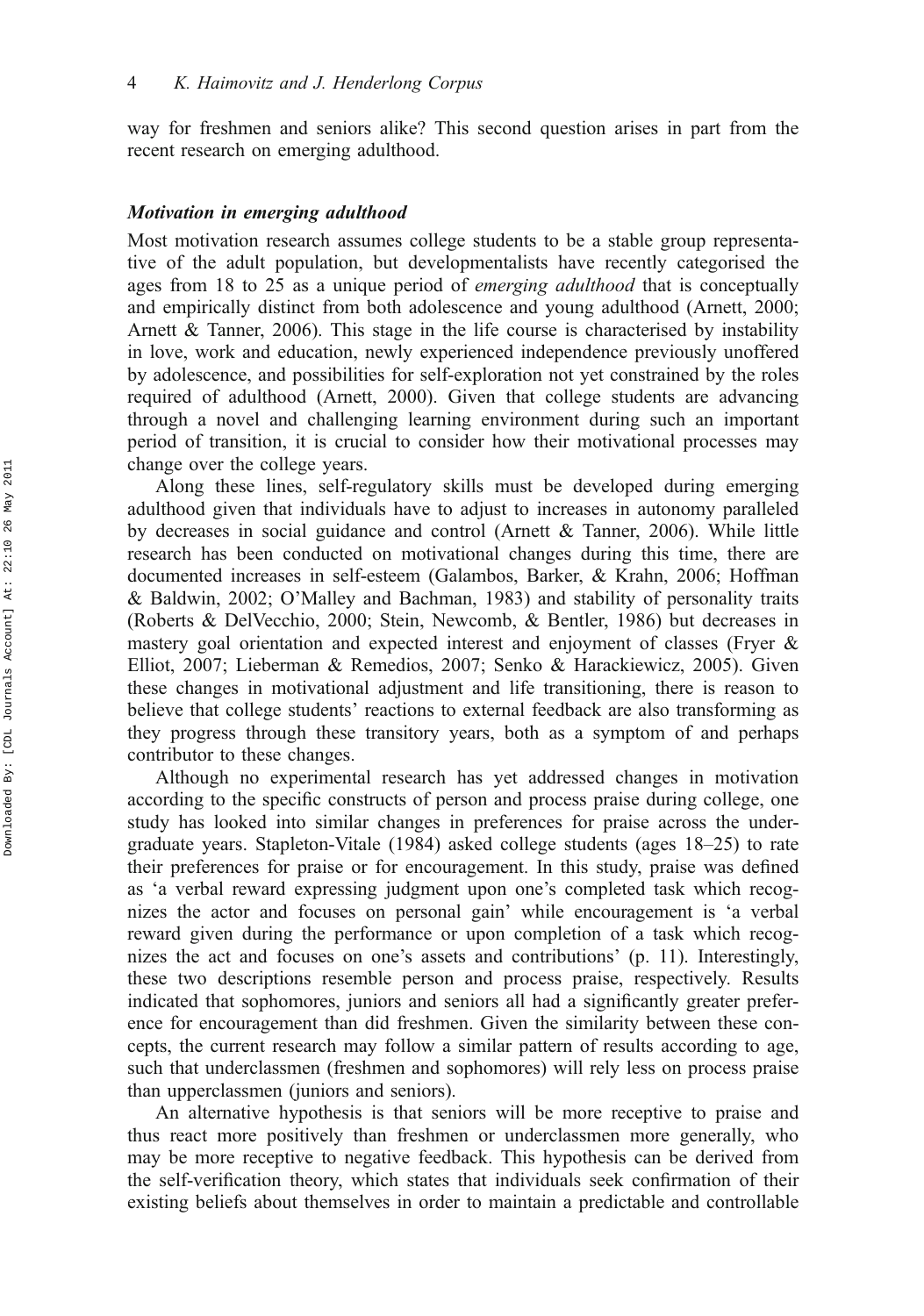self-concept (Swann, Pelham, & Krull, 1989). Those with higher self-esteem are more likely to seek out positive evaluation to confirm their positive self-concept while those with lower self-esteem are often more attuned to negative feedback to confirm beliefs about the unappealing aspects of themselves (Pettit & Joiner, 2001). Since self-esteem is thought to increase during college, one might predict that seniors will be more receptive to praise and thus react more positively than freshmen or underclassmen, who may be more receptive to negative feedback compared to their older peers.

# Current research

The present research investigated how the attributional focus of praise affects motivation in an emerging adult population, and how these effects vary at different stages of development towards an undergraduate degree. Specifically, we examined the post-failure effects of person praise and process praise on college students' intrinsic motivation, contingent self-worth, perceived competence and performance attributions and compared these effects across underclassmen and upperclassmen using a laboratory paradigm. Consistent with the findings for primary school children, we expect process praise to enhance intrinsic motivation, perceived competence and process attributions and to reduce feelings of contingent self-worth more than person praise. Since research thus far could lead us to predict contradictory patterns of change, no specific hypothesis was made regarding the exploratory question of developmental change during college.

# Methods

#### **Participants**

A total of 111 undergraduates (51 females, 60 males) from a small liberal arts college in the Pacific Northwest participated in the current study. Participants were randomly assigned to one of the three experimental groups: person praise  $(n = 35)$ , process praise ( $n = 37$ ) and a no praise control condition ( $n = 38$ ). Each condition was balanced in gender and class year. Recruitment occurred during the first few weeks of the spring semester.

#### Procedure

Approval was obtained from the Human Subjects Research Committee of Reed College. Participants were told that the study was examining how music affects task performance to mask the true purpose of the study. They were informed that further instructions would be in writing so as to not interfere with their listening and to create an atmosphere most like a high school classroom, in which teachers give homework feedback and directions in written form. Such a cover story allowed for the feedback to be administered more objectively in writing in order to minimise experimenter expectancy effects that might arise from verbal praise.

Written instructions told participants that they would work on three hidden figures puzzles while listening to a corresponding 90-second song during each puzzle. They were given written performance feedback after each puzzle, followed by a short questionnaire about the music to maintain the cover story. All three songs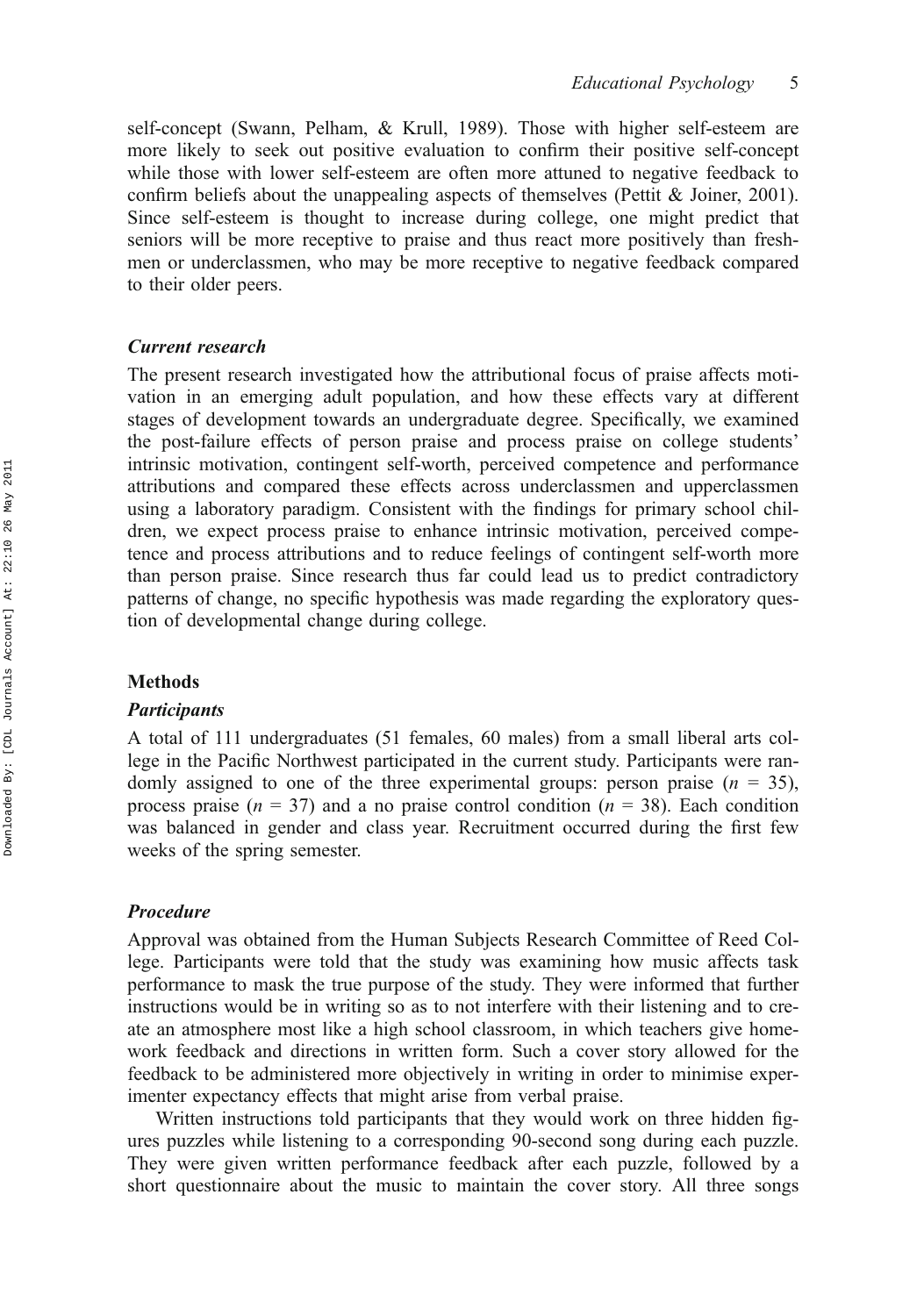were instrumental pieces performed by the same artist and used in counterbalanced order across the three trials. In order to further ensure that the music did not influence the study, the songs were also pilot tested by a convenience sample  $(n = 10)$ , who rated how enjoyable and how distracting each song was on a 7-point Likerttype scale while working on hidden figures puzzles. One-way ANOVAs indicated that there were no statistically significant differences between the songs on the dimensions of enjoyment  $[F(2, 30) = .079, ns]$  or distractibility  $[F(2, 30) = .60, ns]$ .

The puzzles used during the experiment were drawings by the artist Al Hirschfeld containing the word 'Nina' embedded in the sketches. These puzzles have previously been shown to be intrinsically motivating (e.g. Harackiewicz, 1979; Ryan, 1982). Participants were asked to find and circle as many 'Ninas' as possible during a given song. All participants received their true score (number of Ninas found) along with an alleged average score and total number of Ninas possible, which were in reality standardised fabrications to indicate the desired degree of success or failure on each trial. After the first puzzle, participants were told that they found two more Ninas than average and two fewer than the maximum. After the second puzzle, they were told that they found three more than the average for that puzzle and one less than the maximum possible. Scores on the first two trials were followed by a line of written feedback, either person praise, process praise, or no praise according to randomly assigned condition (determined by a random number generator):

Process praise: 'Great! It seems like you put a lot of effort into these!; 'Excellent! You must be using some really effective strategies!' Person praise: 'Great! You're really good at these!'; 'Excellent! You must have a natural talent!'

The third puzzle was a failure induction in which participants were told that they completed two fewer than average and four less than the maximum. No praise followed this last puzzle trial, only descriptive feedback (i.e. 'You didn't do as well on this last one'). In fact, the third puzzle was also selected to be objectively more difficult than the puzzles worked on in the other two trials given that there were only 8 possible 'Ninas' to be found, in comparison to 12 and 13 possible 'Ninas' in the first and second puzzles, respectively. A longer questionnaire assessing intrinsic motivation, perceived competence, contingent self-worth and performance attributions followed the last trial. At the end of the procedure, participants were probed for suspicions about the true nature of the study, and then asked to repeat the feedback that they received after each puzzle to ensure that they had read and remembered the praise given. They were then fully debriefed and thanked.

#### Measures

Consistent with previous use of these scales (e.g. Plant & Ryan, 1985; Ryan, 1982), participants responded to all items using a 7-point Likert-type scale (from Not at all true to Very true).

#### Self-reported intrinsic motivation

After each puzzle was completed, participants filled out a short questionnaire with one item assessing intrinsic motivation (I enjoyed working on this puzzle) taken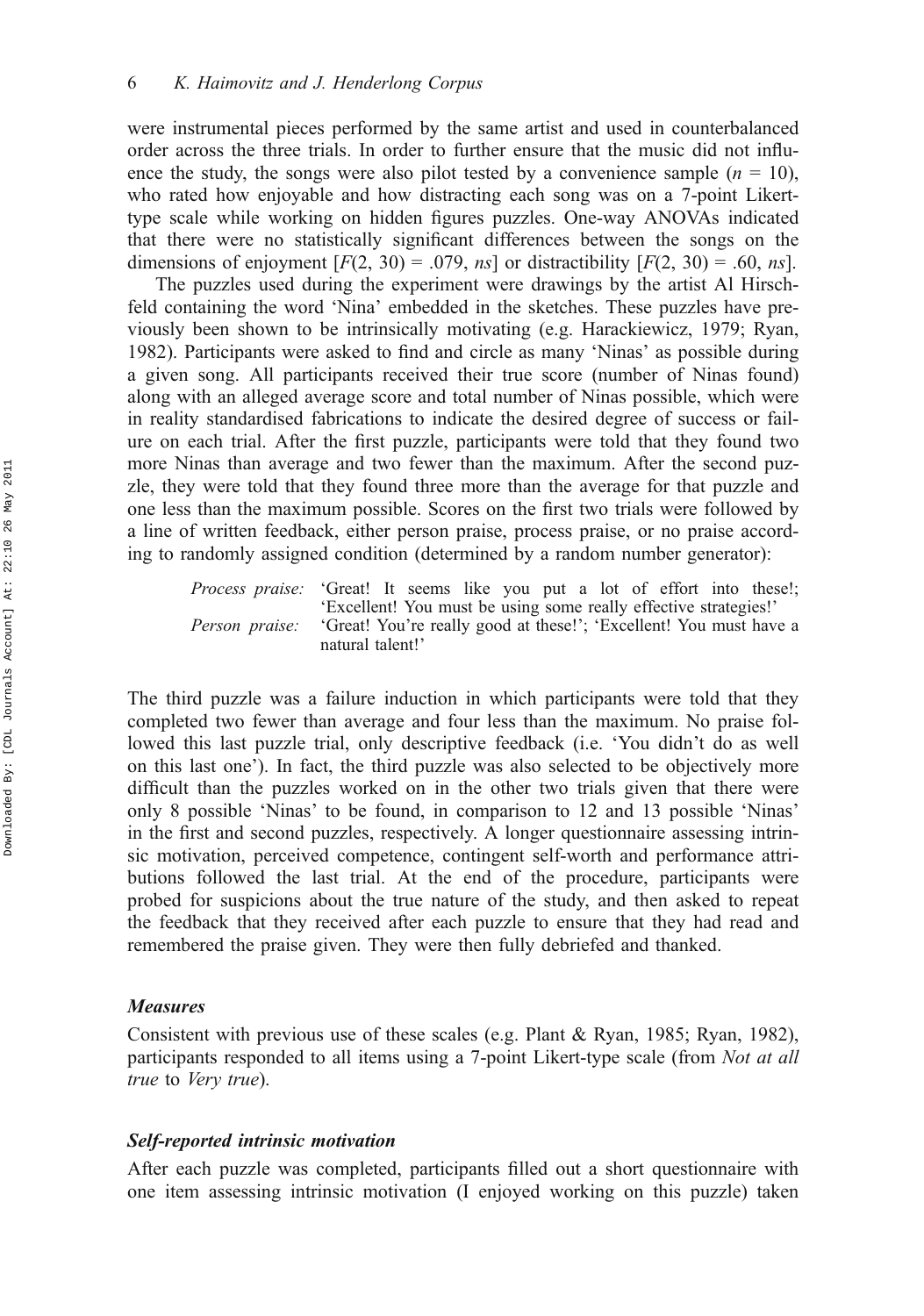from the interest and enjoyment subscale of the Intrinsic Motivation Inventory (IMI; Ryan, 1982) as well as three items assessing perceptions of the music to maintain believability of the cover story. After the third puzzle and accompanying failure induction, self-reported intrinsic motivation was again measured using six items from the interest and enjoyment subscale of the IMI (e.g. 'This task did not hold my attention at all'.) ( $\alpha = .84$ ).

# Perceived competence

Three items from the IMI (Ryan, 1982) assessed perceived competence. Questions included 'I think I did pretty well at this task, compared to other students'; 'This was a task that I couldn't do very well'. (reverse scored); and 'I am satisfied with my performance at this task' ( $\alpha$  = .64).

# Contingent self-worth

Contingent self-worth was measured using the five-item academic competence subscale of the Contingencies of Self-Worth Scale developed by Crocker, Luhtanen, Cooper, and Bouvrette (2003). Example items included 'It was important to me to do well at this task.'; 'My opinion of myself is not tied to my performance' ( $\alpha$  = .75).

# Performance attributions

Performance attributions were examined using a self-report measure adopted from Koestner, Zuckerman, and Olsson (1990). In this measure, participants rated the extent to which a number of separate factors (ability, task difficulty, music, effort, intelligence and strategy) affected (i.e. either helped or hindered) their performance. Several of these factors (music, strategy and intelligence) were not included in the original measure but were added for the purpose of this study.

# Behavioural intrinsic motivation proxy

As a proxy for using a behavioural measure of intrinsic motivation, participants were asked at the end of the questionnaire to write down their email address on a separate piece of paper if they would like to: (a) take home any extra puzzles; or (b) have their own scored puzzles returned with an answer key after the experiment was over.

# **Results**

# Preliminary analyses

Preliminary analyses were conducted to ensure that the tasks were appropriately difficult, that participants paid attention to the feedback they received, and that there were no effects of the order in which the music was played or the gender of the participants. As expected, participants performed well on the first  $(M = 7.57, SD =$ 2.60) and second  $(M = 8.34, SD = 1.69)$  puzzles—the success phase—and relatively poorly on the third puzzle ( $M = 3.27$ ,  $SD = 1.62$ )—the failure phase.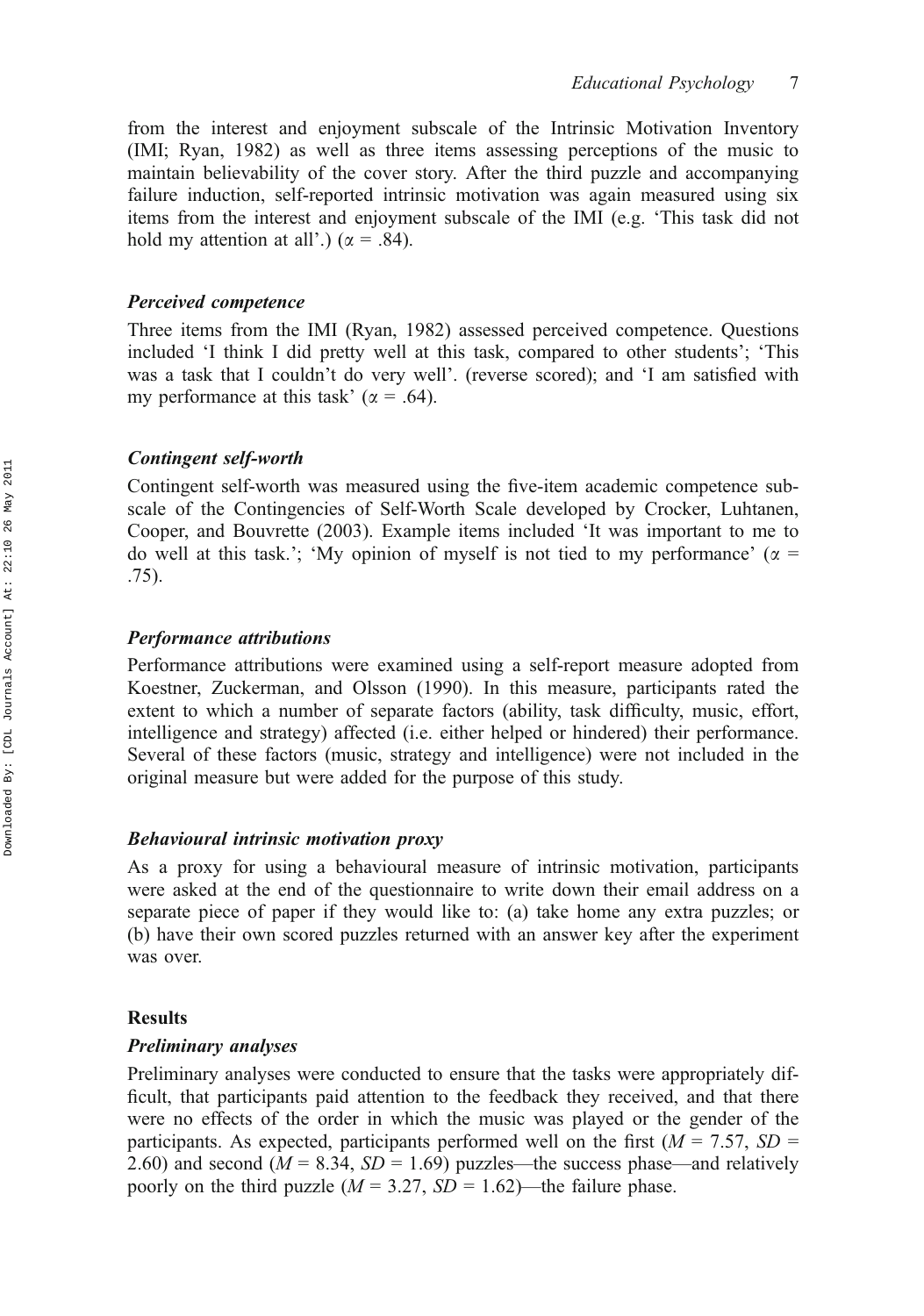To check that participants were not suspicious of the true purpose of the experiment, they were asked to report any thoughts that they had about the aims or ideas behind the study. Responses to the suspicion check revealed that the majority of participants (86%) had no correct suspicions. Those who did not pass the suspicion check ( $n = 15$ ) were excluded from further analyses. Additionally, a series of  $3 \times 3$ (Feedback condition  $\times$  Music order) analyses of variance (ANOVA) confirmed that the ordering of music had no significant effects on any of the dependent variables (all  $Fs \le 1.9$ , ns). A series of  $2 \times 3$  (Gender  $\times$  Feedback condition) ANOVAs showed no effects of gender on any dependent variables, except when reported otherwise below.

Finally, preliminary analyses revealed that sophomores and juniors reacted similarly to praise while freshmen and senior formed distinct groups, so all subsequent analyses present sophomores and juniors grouped together. For the questions of central interest, then, a series of  $3 \times 3$  (Feedback condition  $\times$  Class group) analyses of variance (ANOVA) were conducted to examine the effects of praise on participants' responses to the self-report measures of intrinsic motivation, perceived competence, contingent self-worth, and performance attributions.

#### Self-reported intrinsic motivation

For the one-item measure of intrinsic motivation recorded after completion of each puzzle, there were no effects for the first two success puzzles,  $Fs(4, 96) \le 1.89$ , ns, but a significant interaction between feedback condition and year in school for the third failure puzzle,  $F(4, 96) = 4.20$ ,  $p < 005$ ,  $\eta_p^2 = .16$ . Seniors reported more enjoyment in the person and process praise conditions than they did in the control enjoyment in the person and process praise conditions than they did in the control condition. Other classes reported similar levels of enjoyment across all conditions. Means and standard deviations by condition and year in school are reported in Table 1.

For the composite measure of self-reported intrinsic motivation that followed the third more difficult puzzle, the predicted main effect of feedback condition was significant,  $F(2, 96) = 3.31$ ,  $p < .05$ ,  $\eta_p^2 = .07$ . Students who received process praise

|                   | Control<br>M(SD)      | Person praise<br>M(SD) | Process praise<br>M(SD)    | Total<br>M(SD) |
|-------------------|-----------------------|------------------------|----------------------------|----------------|
| One item measure  |                       |                        |                            |                |
| Freshmen          | 4.78 $(.93)_{\rm a}$  | 4.18 $(1.08)_{a}$      | 4.62 $(1.19)_{a}$          | 4.54(1.07)     |
| Sophomore/junior  | 5.29 $(1.38)_{\rm a}$ | 4.75 $(1.28)_{\rm a}$  | 4.14 $(1.46)$ <sub>a</sub> | 4.86(1.41)     |
| Senior            | 3.82 $(1.83)_{\rm a}$ | 5.67 $(1.41)_{h}$      | 5.40 $(1.08)_{h}$          | 4.90 $(1.67)$  |
| Total             | $4.68(1.49)_{\rm a}$  | 4.82 $(1.36)_{a}$      | 4.77 $(1.28)_{\rm a}$      | 4.75(1.38)     |
| Composite measure |                       |                        |                            |                |
| Freshmen          | 5.35 $(.85)_{a}$      | $5.09(.66)_{\rm a}$    | 5.53 $(.77)_{\rm a}$       | 5.34 (.77)     |
| Sophomore/junior  | $5.56(.84)_{\rm a}$   | 4.50 $(.80)_{h}$       | 5.12 $(.99)_{ab}$          | 5.16(.95)      |
| Senior            | 4.83 $(1.28)_{\rm a}$ | 5.43 $(.86)_{a}^{+}$   | 6.18 $(.79)_{h}$           | 5.46 (1.14)    |
| Total             | 5.28 $(1.01)_{ab}$    | 5.03 $(.83)_{a}$       | 5.65 $(.90)_{h}$           | 5.32 (.95)     |
|                   |                       |                        |                            |                |

Table 1. Descriptive statistics for self-reported intrinsic motivation following failure by condition and class year.

Notes: Means (M) that do not share subscripts across each row differ significantly ( $p < .05$ ; Tukey contrasts). Standard deviation (SD) presented in parenthesis.

Person versus process was significant at the  $p < 0.10$  level.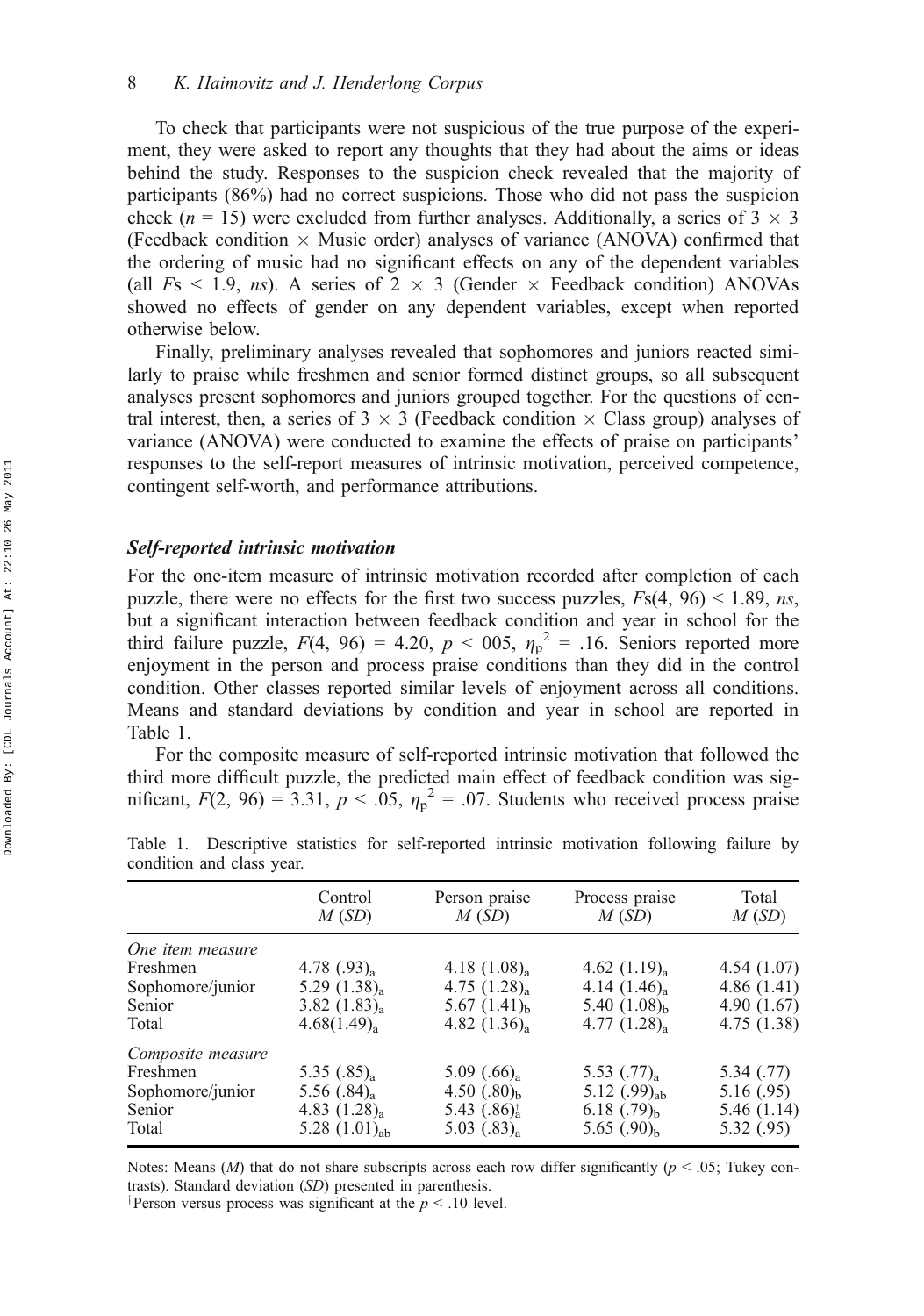

Figure 1. Mean self-reported intrinsic motivation by feedback condition and school year.

reported more intrinsic motivation than those who received person praise, with participants in the control condition falling in the middle. This main effect was qualified by a significant interaction between feedback condition and year in school, F  $(4, 96) = 3.53$ ,  $p < .01$ ,  $\eta_p^2 = .14$ . While person praise seemed to be less motivating than process praise at each grade level, the extent to which students were motivated than process praise at each grade level, the extent to which students were motivated by either type of praise depended on their year in school. For freshmen, intrinsic motivation was largely unaffected by the type of feedback received, while sophomores and juniors reported significantly greater intrinsic motivation after receiving no praise or process praise compared to receiving person praise. Seniors reported greater intrinsic motivation after process praise than after person praise or no praise. A graphical representation of this relationship is presented in Figure 1 (see Table 1 for means and standard deviations by condition and year in school).

# Behavioural intrinsic motivation

The two questions serving as a proxy for behavioural measures of intrinsic motivation at the end of the experiment were intended to capture the same construct and were moderately correlated ( $r = .50$ ) so were therefore averaged together to form a composite measure of behavioural motivation. There were no main effects of praise on behavioural motivation,  $F(2, 96) = .04$ , *ns*, although an interaction between condition and gender approached significance,  $F(2, 96) = 2.34$ ,  $p < 10$ ,  $\eta_p^2 = .05$ . This trend suggested that females demonstrated more intrinsic motivation on the behavioural measure ( $M = .53$ ,  $SD = .44$ ) than males ( $M = .20$ ,  $SD = .32$ ), only after receiving process praise.

#### Perceived competence

A  $3 \times 3$  factorial ANOVA revealed a main effect of feedback condition on perceived competence,  $F(2, 95) = 4.43$ ,  $p < .05$ ,  $\eta_p^2 = .09$ . Students perceived their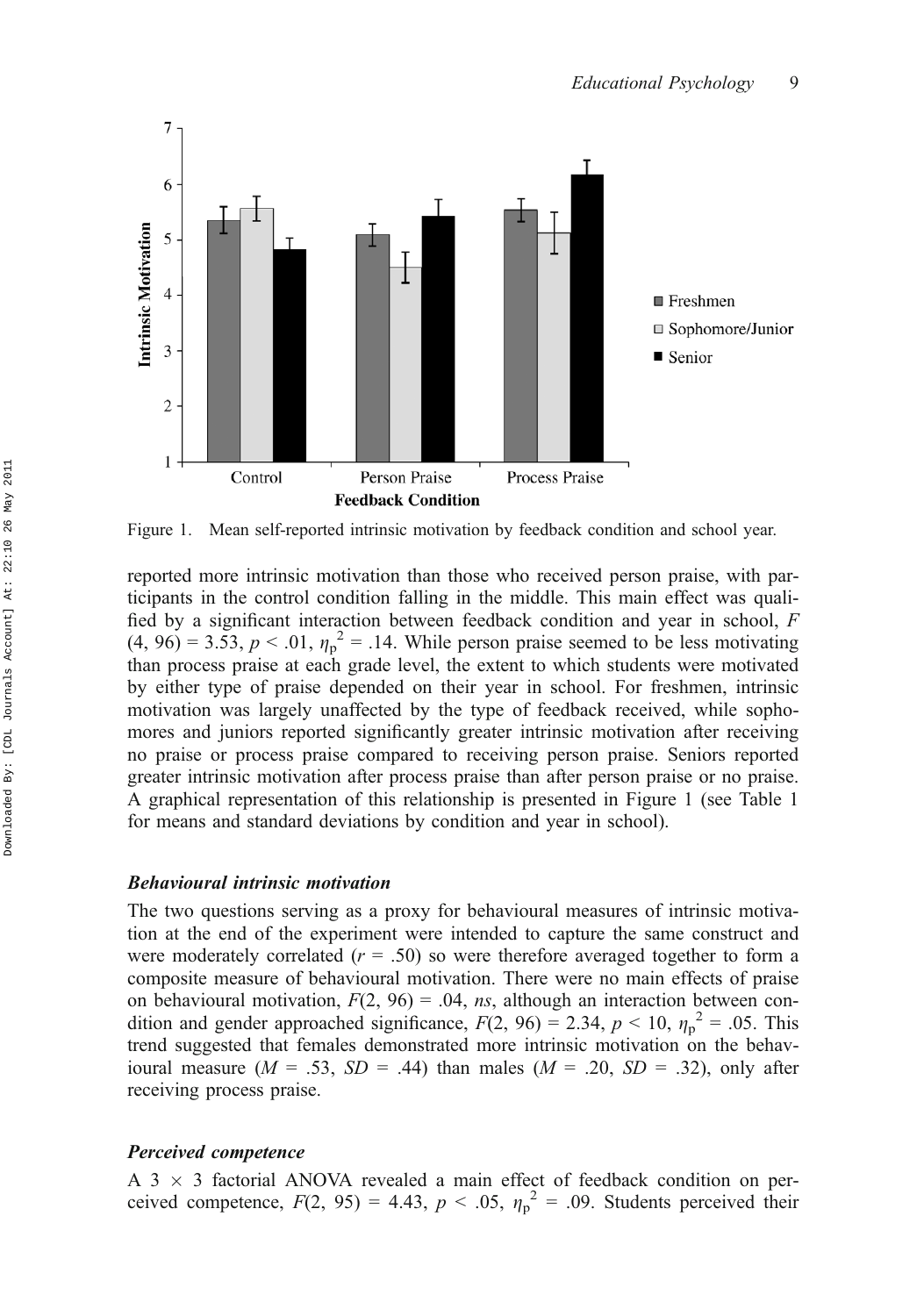|                  | Control             | Person praise       | Process praise      | Total     |
|------------------|---------------------|---------------------|---------------------|-----------|
|                  | M(SD)               | M(SD)               | M(SD)               | M(SD)     |
| Freshmen         | $4.87(.83)_{\rm a}$ | $4.73(.63)_{\rm a}$ | $4.92(.58)_{\rm a}$ | 4.85(.68) |
| Sophomore/junior | $4.67(.90)_{\rm a}$ | $4.50(.85)_{\rm a}$ | $5.06(.77)_{\rm a}$ | 4.70(.85) |
| Senior           | $4.03(.89)_{\rm a}$ | $4.74(.52)_{h}$     | $5.30(.79)_{h}$     | 4.67(.91) |
| Total            | 4.55(.92)           | $4.67(.65)_{ab}$    | $5.08(.69)_{h}$     | 4.75(.81) |

Table 2. Descriptive statistics for perceived competence by condition and class year.

Notes: Means (M) that do not share subscripts across each row differ significantly ( $p < .05$ ; Tukey contrasts). Standard deviation (SD) presented in parenthesis.

competence at the puzzle tasks to be higher in the process praise condition, than in the control condition, while the perceived competence of those who received person praise fell in between these two means. Additionally, there was an interaction between feedback condition and class year that approached significance,  $F(4, 95)$  = 2.19,  $p = .08$ ,  $\eta_p^2 = .09$ . Seniors who received person praise or process praise tended to report higher perceived competence than seniors in the control condition tended to report higher perceived competence than seniors in the control condition while lower classmen did not show differences according to condition (see Table 2) for means and standard deviations).

#### Contingent self-worth

While no significant main effects were found for feedback condition,  $F(2, 96) = .37$ , ns, there was an interaction effect between feedback condition and gender,  $F(2, 96) = 5.79$ ,  $p < .005$ ,  $\eta_p^2 = .11$ . Female participants reported higher levels of maladaptive contingent self-worth in the person praise  $(M = 5.60 S/D = 1.12)$  and control  $(M = 5.65 S/D = 74)$ self-worth in the person praise ( $M = 5.60$ ,  $SD = 1.12$ ) and control ( $M = 5.65$ ,  $SD = .74$ ) conditions than in the process praise condition ( $M = 5.09$ ,  $SD = .55$ ). Men, however, showed the opposite pattern, reporting less contingent self-worth in the person praise  $(M=4.99, SD=.98)$  and control conditions  $(M=5.25, SD=.72)$  and greater contingent self-worth in the process praise condition  $(M = 5.81, SD = .76)$ .

#### Performance attributions

The dimensions of ability and intelligence attributions were both theoretically related and moderately positively correlated  $(r = .52)$  and therefore averaged together to form an index of 'person' attributions. Likewise, ratings of strategy and effort attributions were averaged together to form an index of 'process' attributions  $(r = .44)$ . No significant effects were found for feedback condition on person,  $F(2)$ , 94) = 1.75, *ns*, or process attributions,  $F(2, 96) = .15$ , *ns*.

#### Discussion

The results of this study showed that process praise enhances intrinsic motivation more than person praise for college students, and that these effects vary as students progress through their undergraduate years. While person praise decreased motivation for sophomores and juniors, process praise increased motivation for seniors. Interestingly, freshmen reported no significant differences in their motivation after receiving the different forms of feedback. Process praise also increased students'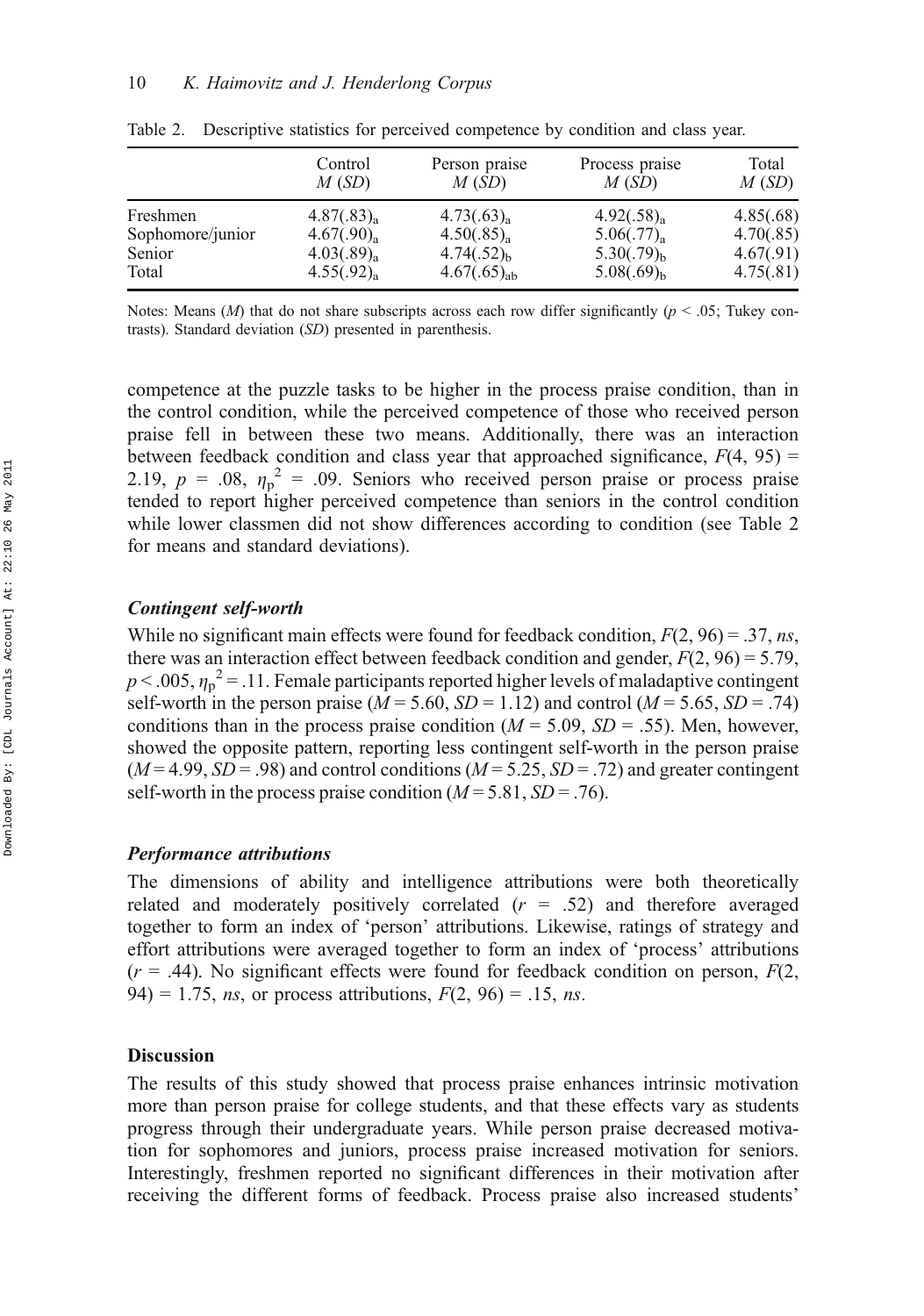perceived competence for a task, and for women, decreased feelings of contingent self-worth.

#### Person versus process praise in college

This is the first study to replicate in a college sample the finding from research with children that process praise is more motivating than person praise (Corpus & Lepper, 2007; Kamins & Dweck, 1999; Mueller & Dweck, 1998). While students tend to show few motivational differences after receiving person or process praise under conditions of success, all age groups beyond preschool appear to be more positively affected by process praise than person praise after encountering failure. This pattern of outcomes fits into the broader scope of attribution theory. When students experience setbacks, those who attribute their behaviour to uncontrollable, stable causes will adopt more helpless coping strategies while those who see their behaviour as controllable are more likely to see the setback as a chance for improvement and thus remain motivated. As such, it is surprising that praise showed no effects on performance attributions in the present study. Considering that the predicted effects on motivation and perceived competence were supported by these results, it is conceivable that the particular measure used to assess performance attributions did not appropriately capture students' beliefs about the sources of their success and failure. A more clearly defined measure would be useful in the future.

While the benefits of process praise over person praise are in line with a large body of research with children, results of the present study must be integrated with the existing research on college students' reactions to praise. To reconcile Koestner and colleagues (1987) seemingly contradictory finding that effort praise is less motivating than ability praise within a college population, several possibilities should be considered. First, the current study included a failure experience that Koestner et al. (1987) did not. Similar to previous research (Corpus & Lepper, 2007; Kamins & Dweck, 1999), process praise was found to be more motivating only after a failure phase. Examining how the longer lasting effects of effort praise are generalised and maintained across success and failure situations is important to consider in college as well as elementary school, since both environments provide students with inevitable academic setbacks. Additionally, it may be the case that focusing on effort alone (as in the Koestner et al. study) can be somewhat discouraging to college students, who at times encounter difficulties that require a change of behaviour or a new approach to the problem in order to succeed. In such an environment, focusing on the use of effective strategies in addition to effort (as in the present study) might provide students with more diverse and realistic methods of overcoming difficulties rather than relying only on brute effort and persistence. Future research might distinguish between the effects of these two types of process praise in a college setting.

#### An exploration of developmental differences

The exploratory analyses based on students' stage in their undergraduate career may be interesting to first consider in light of research on students' beliefs about the relationship between effort and ability. Recent research by Lam, Yim, and Ng (2008) revealed that effort praise led to greater intrinsic motivation only when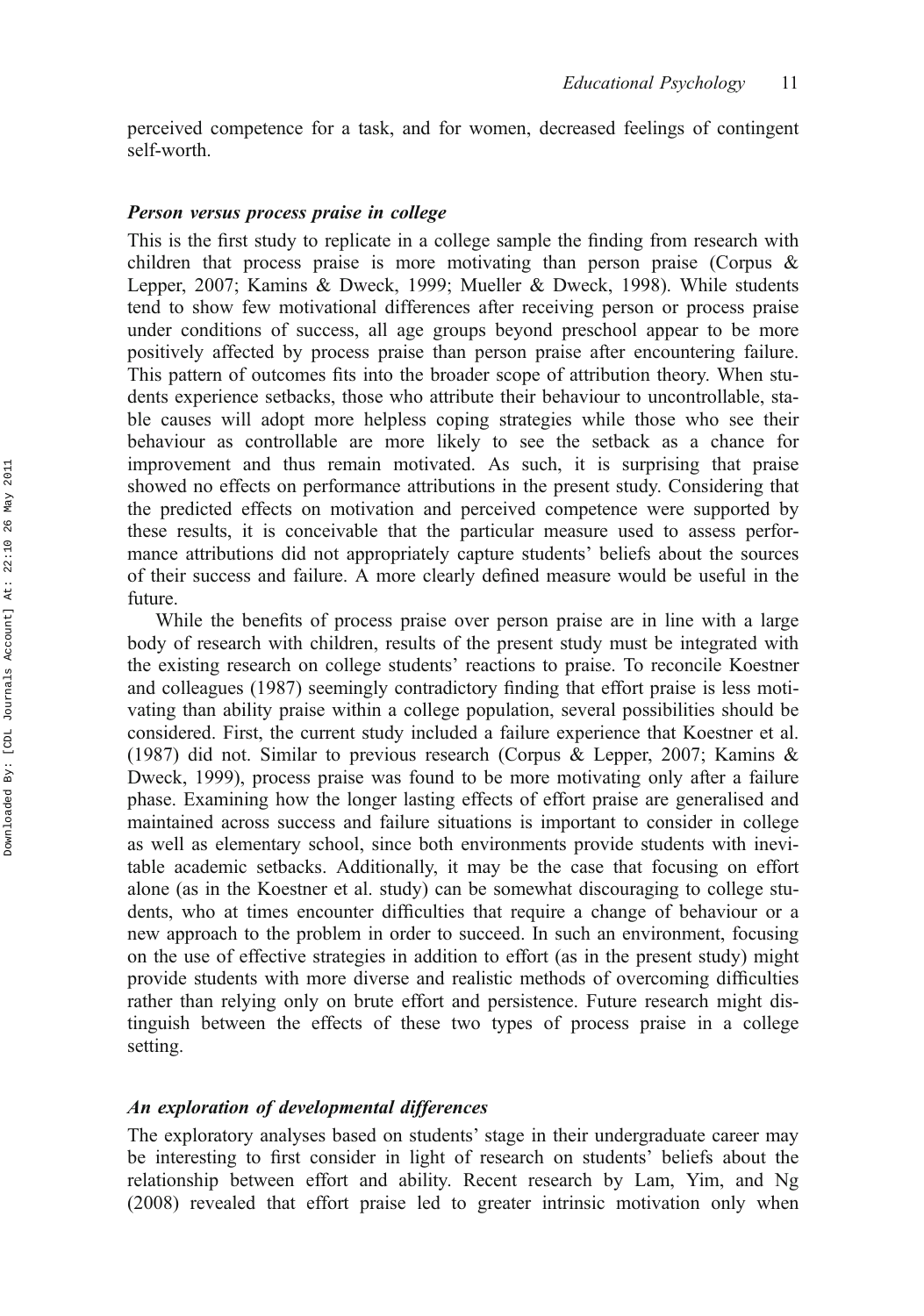students believed effort and ability to be positively related, but not when they believed them to be inversely related. That is, the more students endorsed the view that expending more effort was an indication of greater ability, as opposed to believing that having to work harder indicated less ability, the more they evaluated themselves as smart, successful and intrinsically motivated after receiving effort praise. It is plausible that as students gain more experience in a challenging college environment where effort is increasingly imperative to success apart from initial ability level, they may be more inclined to endorse the positive rule over the inverse rule. This could potentially account for the finding that seniors showed the strongest positive reaction to process praise. Further research should address this possible mechanism underlying changing reactions to praise during college.

It is also interesting that freshmen were the only group who remained relatively unaffected by the feedback manipulation. Considering how much research is conducted with students from introductory psychology classes, which very often consist of mostly freshmen, it is possible that certain effects of praise or related constructs have been overlooked or misconstrued. It may be the case that many freshmen are coming directly out of high school environments where they were likely commended for advanced achievement. Upon entering a new and challenging environment that calls into question their academic competence, they may have a less firmly established self-concept, and thus do not internalise either type of praise as genuine or meaningful. This possibility fits with our predictions regarding selfverification theory, namely that seniors with ostensibly higher self-esteem would be more receptive to positive feedback than those with lower self-esteem, in this case underclassmen. More generally, this study highlights the need to consider the extent to which freshmen in college can be used as a representative sample of all college students or adults as they stand at a crucial period of transition in emerging adulthood.

Somewhat unexpected was the finding that person praise undermined intrinsic motivation most for sophomores and juniors compared to their peers of different years. Perhaps this finding is indicative of the commonly experienced apathy and disengagement from academic life often labelled the 'sophomore slump'. Sophomores must cope with an increasing workload without the same level of excitement, novelty, or institutions of social and academic support that their first year supplies (Sanchez-Leguelinel, 2008). Although freshmen and seniors are usually provided with many programs designed to support their process of transition to and from college, sophomores are expected to take on greater autonomy while afforded fewer services that are directed toward the unique obstacles of these years (Schaller, 2005). There may also be fewer opportunities for personal interaction with professors, as more energy is given to seniors, despite external pressures to choose a major and solidify education goals (Sanchez-Leguelinel, 2008). Acknowledging and understanding the distinctive developmental changes and issues that arise at different stages in one's college career could not only help to explain changes in motivational reactions to feedback, but could also be crucial for maintaining systems of support that meet the needs of students beyond their first year.

# Gender differences

The finding that process praise led to lower contingent self-worth for women but not men fits with previous research showing that girls tend to benefit more from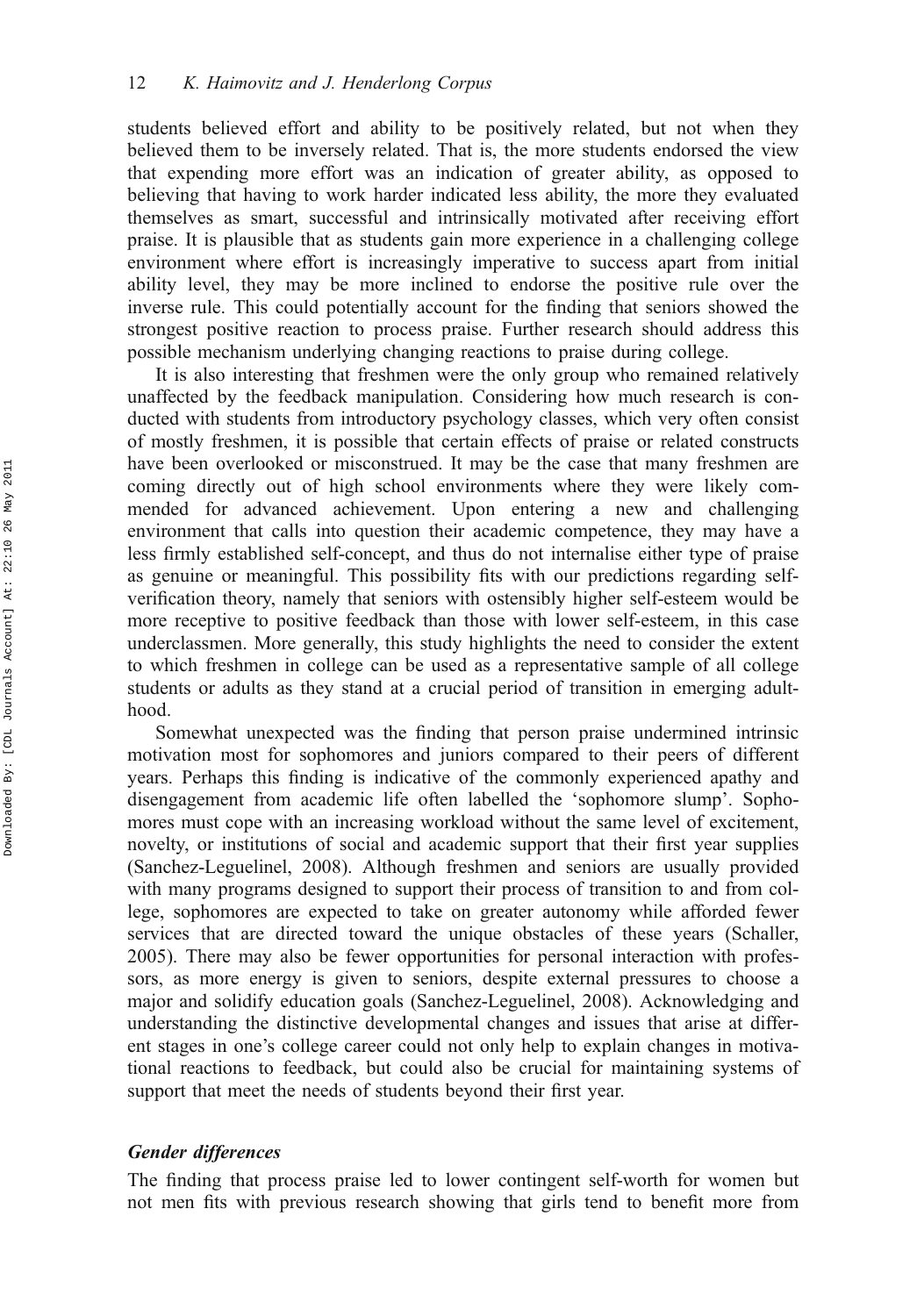effort praise than their male counterparts, displaying more intrinsic motivation and feelings of competence (Corpus & Lepper, 2007; Koestner, Zimmerman, & Koestner, 1989). Additionally, Crocker and Wolfe (2001) revealed that women in a college sample were more likely to base their self-worth on school competence and approval from others than were men. Given the replication of this normative trend in the present data, it is possible that process praise can act as a buffer for some of the maladaptive tendencies that develop in college for women especially. Indeed, the behavioural measure of intrinsic motivation also showed a marginally significant interaction of gender and praise condition, suggesting that process praise was particularly beneficial for women. A larger sample might have revealed a clearer pattern of gender differences across condition and year in school.

# Limitations

These results should not be too hastily applied to classroom practices without first considering some important limitations. Participants in this study may not have been a representative sample of how a general population of college students might react to praise as they progress through college, both as a result of the specific learning environment and the limited demographic diversity of the school. A larger university setting with a more diverse populace and different educational values may demonstrate a unique pattern of change. Also important to keep in mind is the cross-sectional nature of this data. While this study provides us with a crucial first step to understanding changes in praise during emerging adulthood, future longitudinal research is needed to grasp better the developmental shifts in motivation and effects of praise. Future research should also assess the effects of praise on motivation in a real world environment in which other extrinsic factors (grades, peers, etc.) influence intrinsic motivation simultaneously.

# Conclusions

Despite these limitations, this study highlights the often overlooked importance of the shifting and malleable motivation of emerging adults as they progress through the years of higher education. While the current research was conducted in a laboratory setting examining a few isolated instances of praise, it is likely that these forms of feedback can have a large cumulative effect when given at several points during the year. If two brief statements of praise can change a student's interest, enjoyment, feelings of competence and degree of contingent self-worth depending on minor differences in verbal content, one can imagine the impact that continuous differences of praise may bring in a real classroom setting. Even in a higher education environment, teachers should be aware of the message that praise communicates to their students. By focusing on controllable processes instead of underlying personal traits, educators have the potential to positively influence student motivation in meaningful and lasting ways during a critical period of educational and life transition.

# References

Arnett, J.J. (2000). Emerging adulthood: A theory of development from the late teens through the twenties. American Psychologist, 55, 469–480.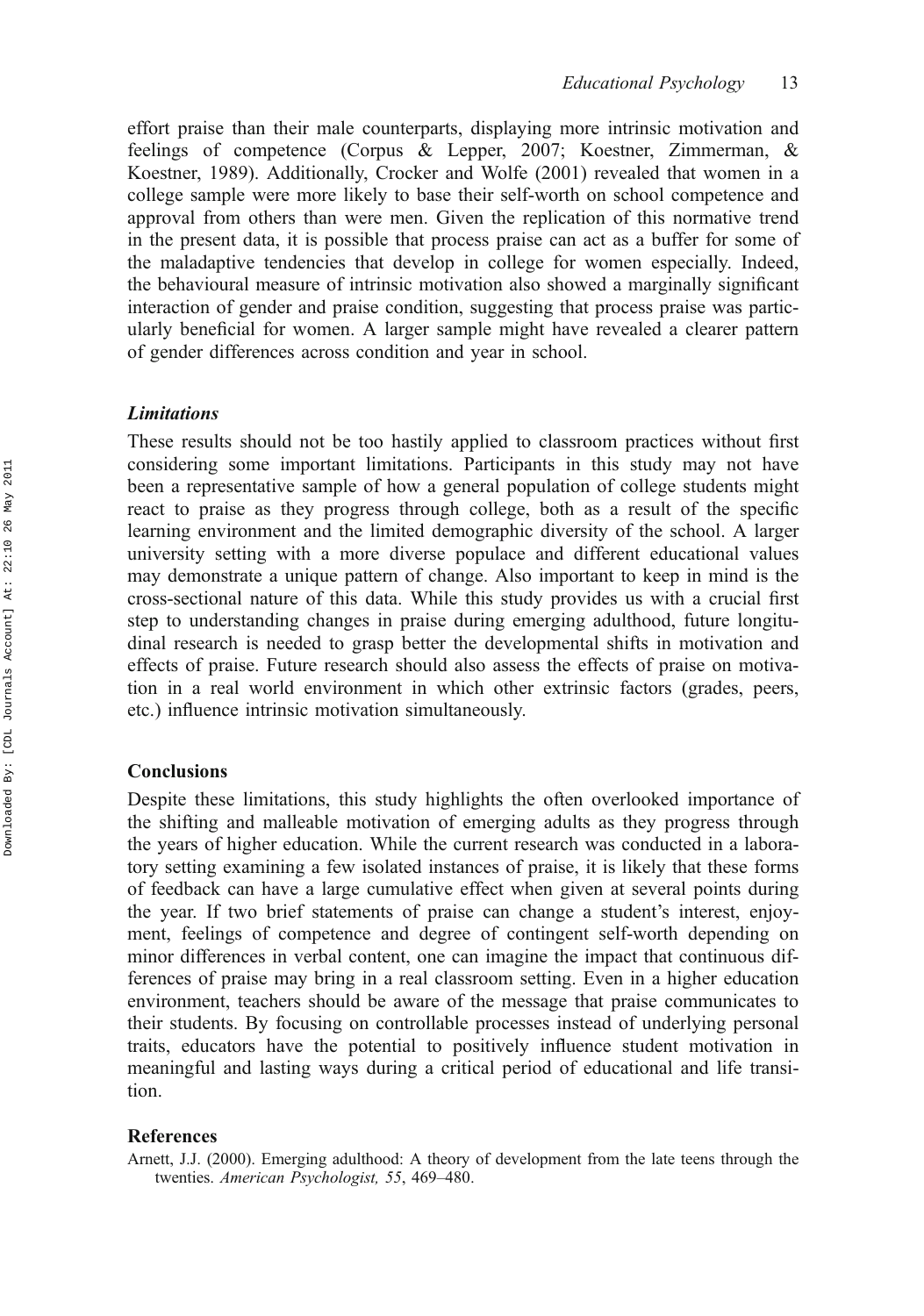- Arnett, J.J., & Tanner, J.L. (2006). Emerging adults in America: Coming of age in the 21st century. Washington, DC: American Psychological Association.
- Barker, G.P., & Graham, S. (1987). Developmental study of praise and blame as attributional cues. Journal of Educational Psychology, 79, 62–66.
- Brophy, J. (1981). Teacher praise: A functional analysis. Review of Educational Research, 51, 5–32.
- Cimpian, A., Arce, H.C., Markman, E.M., & Dweck, C.S. (2007). Subtle linguistic cues affect children's motivation. Psychological Science, 18, 314–316.
- Corpus, J.H., & Lepper, M.R. (2007). The effects of person versus performance praise on children's motivation: Gender and age as moderating factors. Educational Psychology, 27, 1–22.
- Corpus, J.H., Ogle, C.M., & Love-Geiger, K.E. (2006). The effects of social-comparison versus mastery praise on children's intrinsic motivation. Motivation and Emotion, 30, 335–345.
- Crocker, J., Luhtanen, R., Cooper, M.L., & Bouvrette, S.A. (2003). Contingencies of self-worth in college students: Measurement and theory. Journal of Personality and Social Psychology, 85, 894–908.
- Crocker, J., & Wolfe, C.T. (2001). Contingencies of self-worth. Psychological Review, 108, 593– 623.
- Deci, E.L., Koestner, R., & Ryan, R.M. (1999). A meta-analytic review of experiments examining the effects of extrinsic rewards on intrinsic motivation. Psychological Bulletin, 125, 627–668.
- Dweck, C.S. (1999). Self-theories: Their role in motivation personality, and development. New York, NY: Psychology Press.
- Dweck, C.S., Davidson, W., Nelson, S., & Enna, B. (1978). Sex differences in learned helplessness: II The contingencies of evaluative feedback in the classroom and III. An experimental analysis. Developmental Psychology, 14, 268–276.
- Elawar, M., & Corno, L. (1985). A factorial experiment in teachers, written feedback on student homework: Changing teacher behavior a little rather than a lot. Journal of Educational Psychology, 77, 162–173.
- Fryer, J.W., & Elliot, A.J. (2007). Stability and change in achievement goals. Journal of Educaitonal Psychology, 99, 700–714.
- Galambos, N.L., Barker, E.T., & Krahn, H.J. (2006). Depression, self-esteem, and anger in emerging adulthood seven-year trajectories. Developmental Psychology, 42, 350–365.
- Graham, S. (1991). A review of attribution theory in achievement contexts. *Educational Psychol*ogy Review, 3, 5–39.
- Hancock, D.R. (2002). Influencing graduate students' classroom achievement, homework habits and motivation to learn with verbal praise. Educational Research, 44, 83–95.
- Harackiewicz, J.M. (1979). The effects of reward contingency and performance feedback on intrinsic motivation. Journal of Personality and Social Psychology, 37, 1352–1363.
- Henderlong, J., & Lepper, M.R. (2002). The effects of praise on children's intrinsic motivation: A review and synthesis. Psychological Bulletin, 128, 774–795.
- Hoffman, S., & Baldwin, J. (2002). The dynamics of self-esteem: A growth-curve analysis. Journal of Youth and Adolescence, 31, 101–11.
- Kamins, M., & Dweck, C. (1999). Person versus process praise and criticism: Implications for contingent self-worth and coping. Developmental Psychology, 35, 835–847.
- Koestner, R., Zimmerman, M., & Koestner, J. (1989). Attributional focus of praise and children's intrinsic motivation: The moderating role of gender. Personality and Social Psychology Bulletin, 15, 61–72.
- Koestner, R., Zuckerman, M., & Koestner, J. (1987). Praise, involvement, and intrinsic motivation. Journal of Personality and Social Psychology, 53, 383–390.
- Koestner, R., Zuckerman, M., & Olsson, J. (1990). Attributional style, comparison focus of praise, and intrinsic motivation. Journal of Research in Personality, 24, 87–100.
- Lam, S., Yim, P., & Ng, Y. (2008). Is effort praise motivational? The role of beliefs in the effortability relationship. Contemporary Educational Psychology, 33, 694–710.
- Lieberman, D.A., & Remedios, R. (2007). Do undergraduates' motives for studying change as they progress through their degrees? British Journal of Educational Psychology, 77, 379–395.
- Madsen, C.H., Becker, W.C., & Thomas, D.R. (1968). Rules, praise, and ignoring: Elements of elementary classroom control. Journal of Applied Behavior Analysis, 1, 139–150.